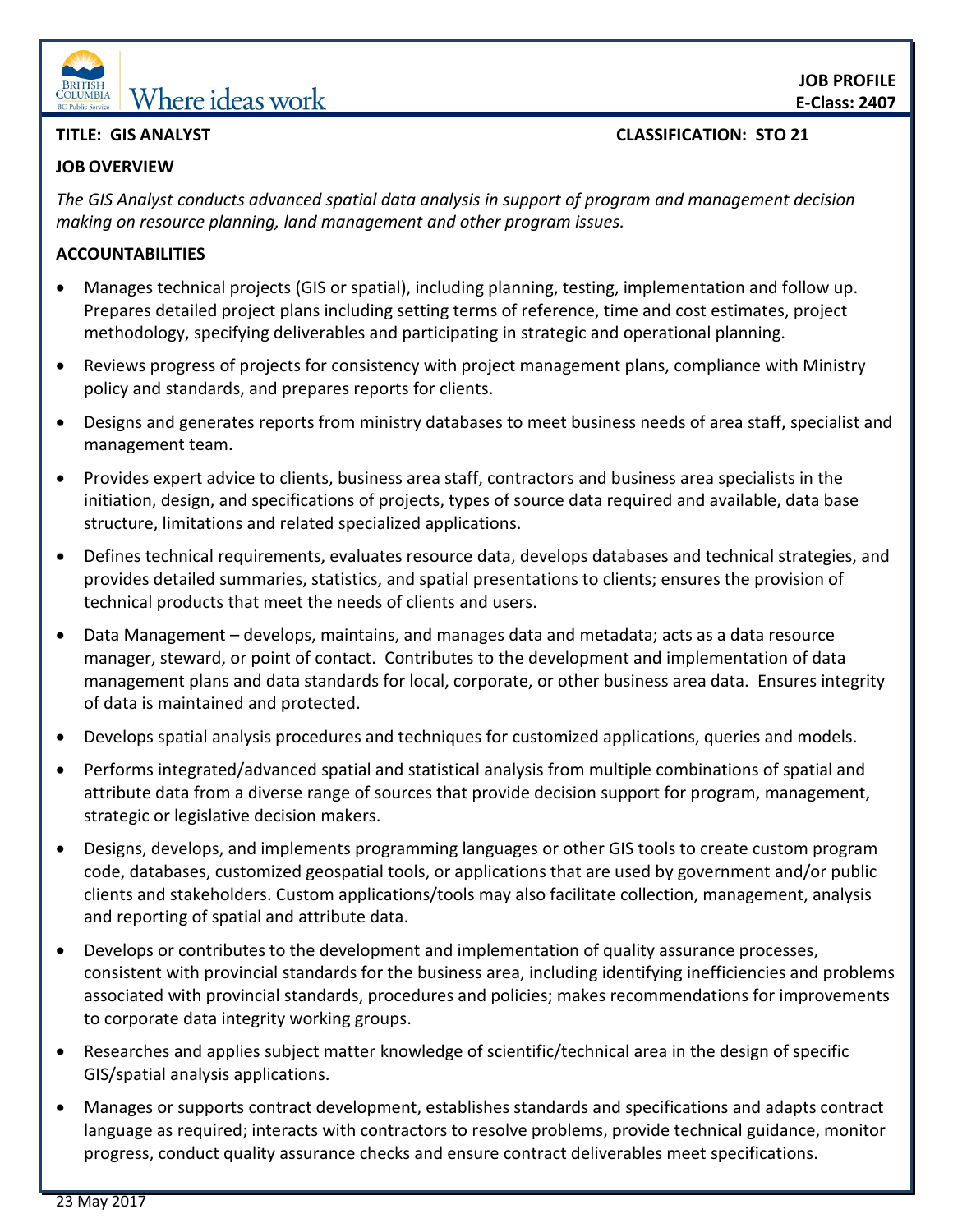#### **Optional:**

- Maintains awareness of and/or researches emerging issues, technologies and approaches related to spatial data and analysis methodologies, applications and GIS software. Maintains technical skills and knowledge of corporate data systems.
- Identifies training needs, develops training material, and/or provides training and support to business area staff, clients, contractors, or external users on the use of a variety of custom or out of the box data applications, tools, or GIS technology/software.
- Participates in the investigation, selection, testing, evaluation and implementation of spatial analysis platforms, platform components and applications.
- Provides expert advice and guidance on multi-stakeholder, intra-ministry committees and working groups and participates or presents in conferences and workshops.
- Mentors staff or officially supervises staff.

## **JOB REQUIREMENTS**

 Diploma or degree in geographic information systems, or in relate field, such as natural resources or geography and three year (gained within the last five years) of related experience.

Or

- Equivalent combination of training and five years (gained within the last seven) years related experience.
- Experience designing and developing customized spatial tools.
- Experience delivering complex spatial analysis projects in support of client's business needs.
- Successful completion of security screening requirements of the BC Public Service, which may include a criminal records check, and/or Criminal Records Review Act (CRRA) check, and/or enhanced security screening checks as required by the ministry **(Note: It is important that you read the job posting carefully to understand the specific security screening requirements pertaining to the position).**

#### **PREFERENCE STATEMENTS**

- Knowledge of provincial government natural resource sector procedures and standards relevant to data, mapping and design.
- Project management and administration experience including overseeing contracts.
- Experience in ESRI (ArcGIS) software.
- GIS experience supporting operational forestry.

#### **KNOWLEDGE, SKILLS AND ABILITIES**

- Basic knowledge of the structures and mandates of the Ministry of Forests, Lands and Natural Resource Operations and BC Timber Sales.
- Knowledge of general theories, principles and standards of cartography.
- Ability to support operational forestry through technology and equipment (GPS, mobile device, etc.).
- Ability to produce quality analytical products while maintaining quality assurance using ESRI (ArcGIS).
- Ability to incorporate multiple software programs such as spatial, remote sensing, databases, reporting tools, spreadsheets, etc.